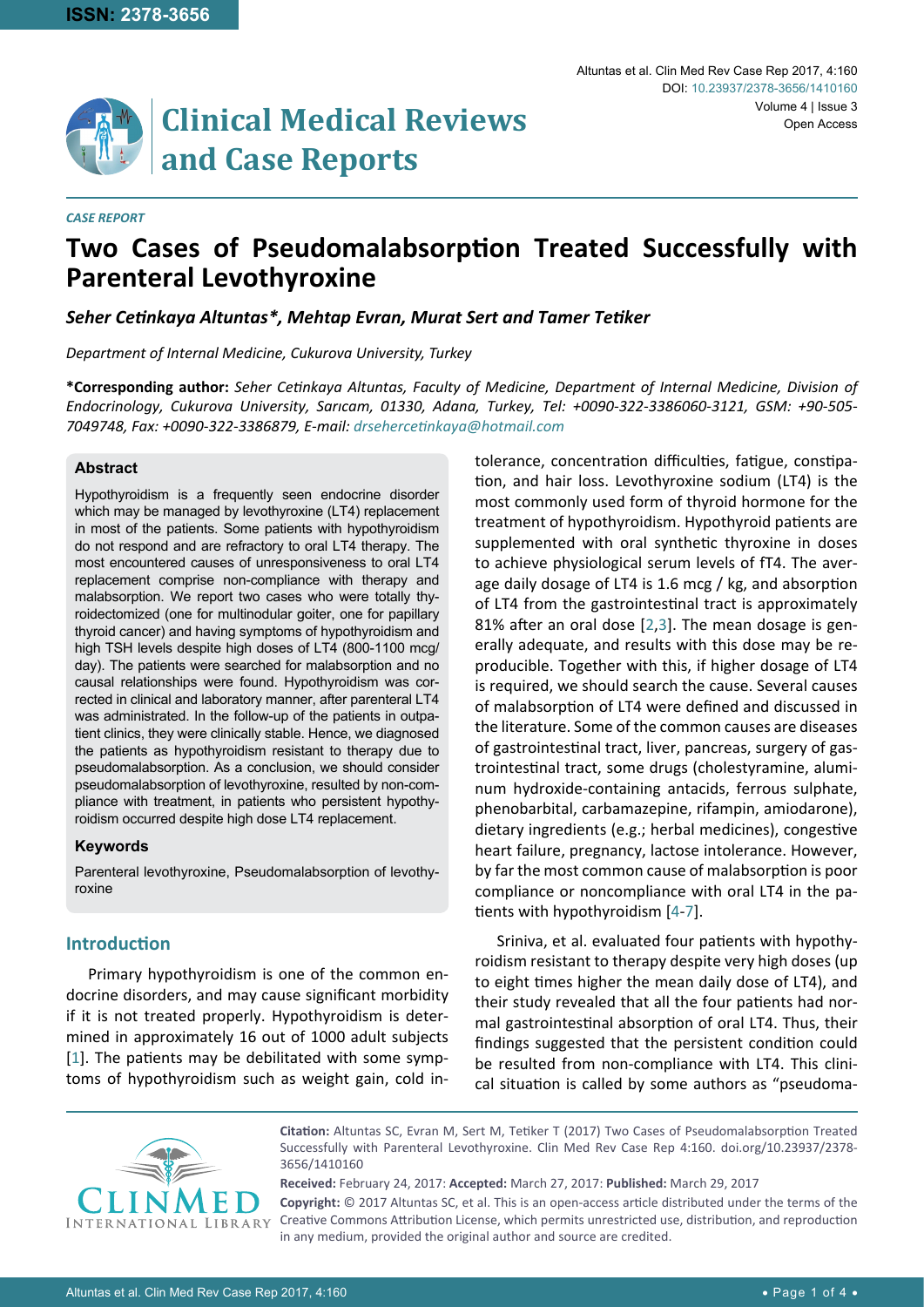labsorption of thyroxine" [[8](#page-2-5)]. Our article will highlight the factors interfering with LT4 treatment and causing malabsorption, the consequences of untreated hypothyroidism and the management of patients with pseudomalabsorption of levothyroxine.

#### **Case Report**

## **Case 1**

40-year-old female was referred to endocrinology clinics with resistant hypothyroidism. She underwent total thyroidectomy for multinodular goiter 4 years ago, and was carrier for HCV. She did not have remarkable findings in her family history. She had been taking oral LT4 with a daily dose of 900 mcg, and she complained severe asthenia and fatigue. On physical examination; blood pressure was 110/80 mmHg, pulse 65/min, respiratory rate 14/min. She had pallor, periorbital edema, surgical scar about 3 cm in diameter on her neck. Cardiovascular examination revealed that heart sounds were normal and rhythmic, and there was bilateral 2+ pretibial edema. On admission, TSH was 91 (0.38-5.63 mIU/L), fT4 0.37 (0.61-1.12 pg/mL), fT3 < 0.14 (2.3-4.2 ng/dL). Autoantibodies (anti-microsomal and anti-thyroglobulin) were negative. Although we increased the dosage of LT4 up to 1200 mcg/day, levels of TSH was not decreased (123 and 68 mIU/L, respectively). We questioned about the patient compliance with the drug, whether she took the drug on an empty stomach or with other drugs or not. She had no personal history as regards to pregnancy or intestinal surgery. Then, the patient was admitted to endocrinology outpatient clinics to examine the cause of elevated TSH level. Endoscopic evaluation of gastrointestinal tract was performed to detect malabsorption; upper gastrointestinal endoscopy revealed atrophic gastritis and colonoscopy was normal. Gastric biopsy revealed the presence of chronic active gastritis and *Helicobacter pylori (H. pylori).* Eradication treatment for *H. pylori* was given and eradication was controlled by stool antigen test. Anti-gliadin, anti-tissue transglutaminase and anti-endomysium antibodies, and anti-HCV were negative. Echocardiography revealed slight pericardial effusion and mild aortic insufficiency. Biochemical findings did not show any clues about absorption disorder. We considered that the diagnosis could be pseudomalabsorption, and administered intramuscular 200 mcg every other day for 5 days. After thyroid function tests of the patient came into normal limits with the therapy, she was discharged from the hospital. Clinical and laboratory findings were stable after discharge. Laboratory results were shown in [Table 1.](#page-1-0)

### **Case 2**

44-year-old female, who was totally thyroidectomized for papillary thyroid cancer one year ago and then LT4 and radioactive iodine (RAI) were given, was referred to our clinics. She had been taking sulfasalazine and methotrexate for ankylosing spondylitis. We progressively increased LT4 dosage of the patient taking initially 150 mcg, due to inadequate TSH suppression. On physical examination of the patient complaining asthenia; blood pressure was 100/75 mmHg, pulse 75/min, and respiratory rate 16/ min. Systemic examinations were unremarkable with the exception of periorbital edema and surgical scar about 4 cm in diameter on her neck. Laboratory results revealed that TSH was 149 mIU/L, fT4 0.15 ng/dL, and anti-microsomal and anti-thyroglobulin antibodies were negative. The patient was admitted to endocrinology inpatient clinics due to very high TSH and low fT4 levels despite 1100 mcg LT4 daily. Upper gastrointestinal endoscopy performed to search malabsorption showed pangastritis and duodenitis. Biopsy revealed villus atrophy and crypt hyperplasia; and *Giardia lamblia* and *H. pylori* were negative. We found that autoantibodies for celiac disease were negative. We questioned also this patient about compliance with the therapy, usage of drug, or additional drugs. We found that there were no interactions of absorption of levothyroxine with the other drugs which the patient had been taking. She had no history of intestinal surgery or pregnancy. We did not detect any findings of malabsorption; and with the

| Days after parenteral LT4 administration | TSH (0.38-5.633 mIU/L) | fT4 (0.48-0.951 ng/dL) | $fT3$ (2.3-4.2 ng/dL) |
|------------------------------------------|------------------------|------------------------|-----------------------|
| 0 <sup>th</sup> day                      | 51.051                 | 0.38                   | 2.91                  |
| 3rd day                                  | 46.792                 | 0.55                   | 3.15                  |
| 5 <sup>th</sup> day                      | 46.926                 | 0.82                   | 3.15                  |
| 9 <sup>th</sup> day                      | 9.489                  | 0.82                   | 3                     |
| 12 <sup>th</sup> day                     | 1.344                  | 2.28                   | 4.21                  |
| 30 <sup>th</sup> day                     | 0.772                  | 0.59                   | 3.6                   |
| 60 <sup>th</sup> day                     | 0.882                  | 0.6                    | 3.2                   |

<span id="page-1-0"></span>**Table 1:** The results of thyroid function tests of the first patient.

<span id="page-1-1"></span>

| Days after parenteral LT4 administration | TSH (0.38-5.633 mIU/L) | $fT4 (0.48-0.951 ng/dL)$ | $TT3$ (2.3-4.2 ng/dL) |
|------------------------------------------|------------------------|--------------------------|-----------------------|
| 0 <sup>th</sup> day                      | 111.94                 | 0.31                     | 2.42                  |
| 3rd day                                  | 2.584                  | 2.72                     | 3.53                  |
| 9 <sup>th</sup> day                      | 0.283                  | 3.05                     | 6.57                  |
| 30 <sup>th</sup> day                     | 0.813                  | 0.57                     | 3.42                  |
| $60th$ day                               | 0.618                  | 0.8                      | 3.5                   |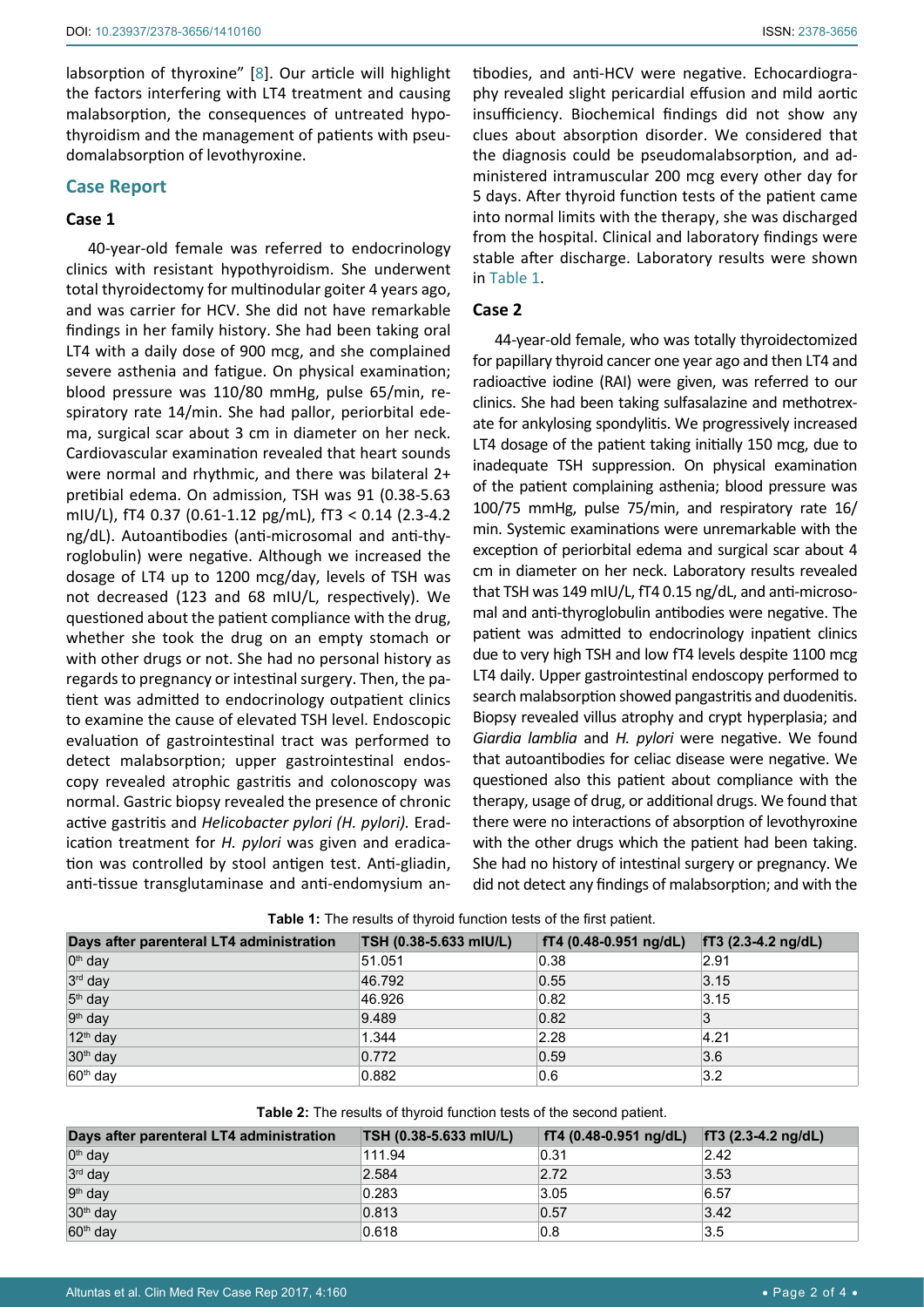diagnosis of pseudomalabsorption we administered 200 mcg intravenous LT4 every other day. In the follow-up of the patient, TSH was normalized; we maintained these normal values in outpatient clinics [\(Table 2](#page-1-1)).

## **Discussion**

First choice of therapy to be selected for the patients with hypothyroidism is oral LT4 replacement. Average daily dose of LT4, 1.6 mcg/kg, may enable to keep serum TSH in normal limits in the most of hypothyroid adult patients. It is well known that approximately 70 to 80 percent of an oral LT4 dose is absorbed from gastrointestinal tract [[9](#page-2-6)]. Levothyroxine is absorbed mostly from the ileum under normal circumstances, and its absorption is increased with fasting state [\[2\]](#page-2-1). We aimed to present two cases who initially did not respond to high dose oral LT4 replacement and malabsorption was not detected, and then responded to parenteral LT4.

It is obvious that untreated hypothyroidism results with the persistence of the symptoms such as fatigue, weight gain, constipation, and also with morbidity regarding to these symptoms. Together with this, if left untreated, hypothyroidism may culminate in more severe and potentially life threatening complications of hypothyroidism. Specifically, myxedema coma, or sometimes called crisis, is a rare serious life-threatening medical emergency that represents the most severe complication of long-standing and decompensated hypothyroidism. Therefore, early diagnosis and treatment of hypothyroidism have a high importance [\[10\]](#page-2-7). The usage of very high dose LT4 for the findings of clinical and/or biochemical hypothyroidism is a rarely seen clinical picture. The situation is generally based on malabsorption or pseudomalabsorption of LT4.

Malabsorption of levothyroxine may be resulted from several diseases leading absorption disorder of the gastrointestinal tract (e.g.; celiac disease, lactose intolerance, deficiency of vitamin B12, intestinal infections, disorders of pancreas and liver, and drugs) [\[11](#page-2-8)[-13\]](#page-3-2). It was also reported that several drugs (such as cholestyramine, colestipol, aluminum hydroxide-containing antacids, ferrous sulphate, sucralphate, laxatives, calcium carbonate, lovastatin, bile acid sequestrants, activated charcoal, anion exchange resins, phenytoin, rifampin, amiodarone, estrogen) were in interaction with thyroid hormones [\[6](#page-2-9),[7](#page-2-4),[14-](#page-3-3)[20](#page-3-4)].

Treatment of pseudomalabsorption of LT4 is precluded due to poor compliance of the patient with therapy and not be able to recognize the patient. The poor compliance is generally based on psychiatric disorders of depressive nature which are not rare in severe hypothyroidism, although a small number of patients exhibit true psychopathology [\[19\]](#page-3-5). In some studies, measuring the thyroid hormone levels after an oral loading dose of LT4 in such patients showed that all patients were finally observed to have normal absorption of oral LT4. The patients may easily be distinguished from those with simple noncompliance in that they show the characteristics of factitious disorder

[[2](#page-2-1)]. Besides the problems associated with the treatment, it should be kept in mind that hypothyroidism itself could also contribute to disorder of absorption from intestinal mucosa [\[21\]](#page-3-0). We did not know the factor initiating pseudomalabsorption in our both cases. The factor which is emphasized mostly is to be having lower compliance of the patients. It was also reported that due to advantage of longer half-life of LT4 (5-7days), total weekly dosage of LT4 could be given at once in young patients with compliance problems without cardiac diseases. Besides, the other method is to give LT4 by parenteral route or psychiatric management [\[22](#page-3-1)].

As a conclusion; we did not find any cause disrupting the absorption of LT4 in our patients. By considering hypothyroidism itself contributing to absorption disorder together with pseudomalabsorption, we administered parenteral LT4 to the patients. No complications or side effects associated with parenteral administration or dosage of LT4 were observed. That maintenance of thyroid hormones in normal limits and regression of symptoms of the patients suggested the diagnosis of pseudomalabsorption of LT4.

## **Conflict of Interest**

There is no any conflict of interest.

## **References**

- <span id="page-2-0"></span>1. [Rallison ML, Dobyns BM, Meikle AW, Bishop M, Lyon JL, et](https://www.ncbi.nlm.nih.gov/pubmed/1951380)  [al. \(1991\) Natural history of thyroid abnormalities: Prevalence,](https://www.ncbi.nlm.nih.gov/pubmed/1951380)  [incidence, and regression of thyroid diseases in adolescents](https://www.ncbi.nlm.nih.gov/pubmed/1951380)  [and young adults. Am J Med 91: 363-370.](https://www.ncbi.nlm.nih.gov/pubmed/1951380)
- <span id="page-2-1"></span>2. [Ain KB, Refetoff S, Fein HG, Weintraub BD \(1991\) Pseu](http://jamanetwork.com/journals/jama/article-abstract/392709)[domalabsorption of levothyroxine. JAMA 266: 2118-2120.](http://jamanetwork.com/journals/jama/article-abstract/392709)
- <span id="page-2-2"></span>3. [Fish LH, Schwartz HI, Cavanaugh J, Steffes MW, Bantle JP,](http://www.nejm.org/doi/full/10.1056/NEJM198703263161302)  [et al. \(1987\) Replacement dose, metabolism, and bioavailabil](http://www.nejm.org/doi/full/10.1056/NEJM198703263161302)[ity of levothyroxine in the treatment of hypothyroidism. N Engl](http://www.nejm.org/doi/full/10.1056/NEJM198703263161302)  [J Med 316: 764-770.](http://www.nejm.org/doi/full/10.1056/NEJM198703263161302)
- <span id="page-2-3"></span>4. [Bevan JS, Munro JF \(1986\) Thyroxine malabsorption fol](https://www.ncbi.nlm.nih.gov/pubmed/3759332)[lowing intestinal bypass surgery. Int J Obes 10: 245-246.](https://www.ncbi.nlm.nih.gov/pubmed/3759332)
- 5. [Choe W, Hays MT \(1995\) Absorption of oral thyroxine. En](http://journals.lww.com/theendocrinologist/Abstract/1995/05000/Absorption_of_Oral_Thyroxine_.9.aspx)[docrinologist 5: 222-228.](http://journals.lww.com/theendocrinologist/Abstract/1995/05000/Absorption_of_Oral_Thyroxine_.9.aspx)
- <span id="page-2-9"></span>6. [Campbell NR, Hasinoff BB, Stalts H, Rao B, Wong NC \(1992\)](https://www.ncbi.nlm.nih.gov/pubmed/1443969)  [Ferrous sulfate reduces thyroxine efficacy in patients with hy](https://www.ncbi.nlm.nih.gov/pubmed/1443969)[pothyroidism. Ann Intern Med 117: 1010-1013.](https://www.ncbi.nlm.nih.gov/pubmed/1443969)
- <span id="page-2-4"></span>7. [Leger CS, Ooi TC \(1999\) Ferrous fumarate-induced malab](http://journals.lww.com/theendocrinologist/abstract/1999/11000/ferrous_fumarate_induced_malabsorption_of.11.aspx)[sorption of thyroxine. Endocrinologist 9: 493-495.](http://journals.lww.com/theendocrinologist/abstract/1999/11000/ferrous_fumarate_induced_malabsorption_of.11.aspx)
- <span id="page-2-5"></span>8. [Srinivas V, Oyibo S \(2010\) Levothyroxine pseudomalabsorp](https://www.ncbi.nlm.nih.gov/pubmed/21041167)[tion and thyroxine absorption testing using high-dose levothy](https://www.ncbi.nlm.nih.gov/pubmed/21041167)[roxine: a case report and discussion. Endocr Pract 16: 1012-](https://www.ncbi.nlm.nih.gov/pubmed/21041167) [1015.](https://www.ncbi.nlm.nih.gov/pubmed/21041167)
- <span id="page-2-6"></span>9. [Hays MT \(1968\) Absorption of oral thyroxine in man. J Clin](https://www.ncbi.nlm.nih.gov/pubmed/5656433)  [Endocrinol Metab 28: 749-756.](https://www.ncbi.nlm.nih.gov/pubmed/5656433)
- <span id="page-2-7"></span>10. [Mandel S, Brent G, Larsen PR \(1993\) Levothyroxine ther](https://www.ncbi.nlm.nih.gov/pubmed/8357116)[apy in patients with thyroid disease. Ann Intern Med 119:](https://www.ncbi.nlm.nih.gov/pubmed/8357116)  [492-502.](https://www.ncbi.nlm.nih.gov/pubmed/8357116)
- <span id="page-2-8"></span>11. [Karczewaska K, Lukas W, Lukasik M, Kasner J, Dyduch A, et](http://europepmc.org/abstract/med/1437793)  [al. \(1992\) Serum trijodothyroxine and thyroxine levels in chil](http://europepmc.org/abstract/med/1437793)[dren with celiac disease. Polski Tygodnik Lekarski 47: 86-88.](http://europepmc.org/abstract/med/1437793)